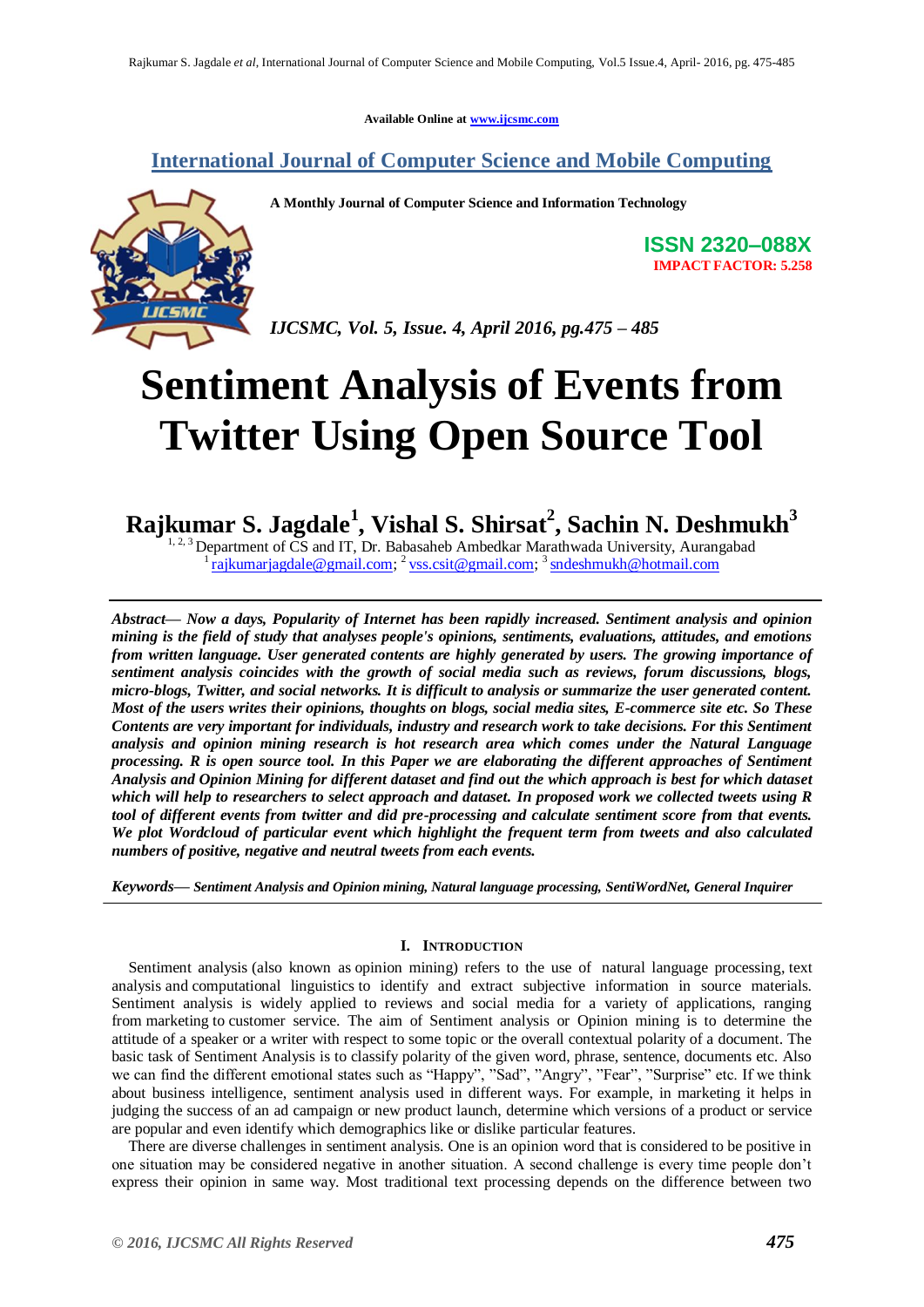pieces of the word. In Sentiment Analysis, however, "the picture was nice" is very different from "the picture was not nice". People can be contradictory in their opinions. People are giving both positive and negative comments, which is somewhat manageable by analysing sentences one at a time. Peoples express their opinion on different informal medium like twitter, blogs, Facebook, Amazon etc. which are human readable but difficult to understand for machine. Sometimes even other people have difficulty understanding what someone thought based on a short piece of text because it lacks context. For example, "That movie was as good as its last movie" is entirely dependent on what the person expressing the opinion thought of the previous model. Languages that have been studied mostly in sentiment analysis are English and in Chinese. Presently, there are very less researchers who did research in other languages like Arabic, Italian and Thai. This survey focuses from 2004 onwards, and which contains different methods on different dataset like Movie reviews, Product Reviews.

According to Bing Lui Sentiment Analysis has three main levels. Following are the three levels of Sentiment Analysis.

#### *1.1 Levels of Sentiment Analysis*

## *a. Document level Sentiment Analysis*

In this Sentiment Analysis level whole document has analysed and classify whether a whole opinion document expresses a positive or negative sentiment [1], [2]. In one document only reviews of one product has been reviewed. And task is to find out the opinion about that product. So this task is broadly known as document-level sentiment classification. In this level, expressed opinion is on single entity. This is not applicable when there is document which contains multiple product reviews.

#### *b. Sentence Level Sentiment Analysis*

In this level, task goes to every sentence and determine whether the sentence expresses the positive, negative or neutral opinion. This level attentively related to Subjectivity Classification [3], which distinguishes objective sentences and subjective sentences. Objectives sentences express factual information about sentences where Subjective sentences express the subjective information about sentences. Many objective sentence can involve opinions. This task is known as Sentence Level Sentiment Analysis.

## *c. Aspect level Sentiment Analysis*

Aspect Level sentiment Analysis was earlier called Feature level (feature-based opinion mining and summarization) Sentiment Analysis [4]. Document and Sentence Level Sentiment Analysis do not find out what exactly people like or did not like. It achieves finer-grained analysis. In this level directly looks at the opinion itself instead of looking to documents, paragraphs, sentences, clauses or phrases. This level consider the entity, aspect of that entity, opinion of aspect, opinion holder and time. Because of these parameters this level can find what actually people like means which feature of product mostly likes by customers and also on which time. This task is more interesting and more difficult too.

## **II. DATA SOURCE**

Improvement quality of service is depends upon the user"s opinion .Using this opinions, individual or industry can find out the popular event or products in the world of Internet. User are giving their opinions on different social media websites and E-commerce sites. Like twitter, Facebook, Amazon, and Flipkart etc. Many of these blogs contains different reviews of different products, events, issues etc.

#### *a. Blogs*

Blog is a web site on which someone writes about personal opinions, activities, and experiences. Blogging is one of the most valuable tools that businesses have to engage with customers and ultimately make their lives easier. With the increasing growth of User generated Content on the internet, blogging pages are increasing rapidly. For expressing personal opinion Blog pages are most popular. Bloggers record the daily events in their lives and express their opinions, feelings, and emotions in a blog [5]. In Sentiment analysis and opinion mining research blogs are used as source of user's opinion and used in many of the studies [6], [7], [8].

## *b. Data Set*

In the field of Movie review classification movie review dataset are mostly used which is available on website (http://www.cs.cornell.edu/People/pabo/movie-review-data). For multi-domain sentiment (MDS) dataset following website (http:// www.cs.jhu.edu/mdredze/datasets/sentiment) is used by researchers. In multidomain sentiment analysis dataset contains four different types of product reviews extracted from Amazon.com including Books, DVDs, Electronics and Kitchen appliances, with 1000 positive and 1000 negative reviews for each domain.

Another review dataset available on (http://www.cs.uic.edu/liub/FBS/CustomerReviewData.zip.) This dataset consists of reviews of five electronics products downloaded from Amazon and Cnet [9],[10],[11], [12],[13],[14],[15] [16], [17], [18].

Micropinion Generation Dataset (CNET) contains 330 review texts. The reviews are on products from various categories like TV, cell phones, gps etc. This dataset was used for text summarization of opinions. This dataset is available on (http://kavita-ganesan.com/micropinion-generation) website. MovieLens Dataset contains 100,000 ratings (1-5) from 943 users on 1682 movies by GroupLens Research Project at the University of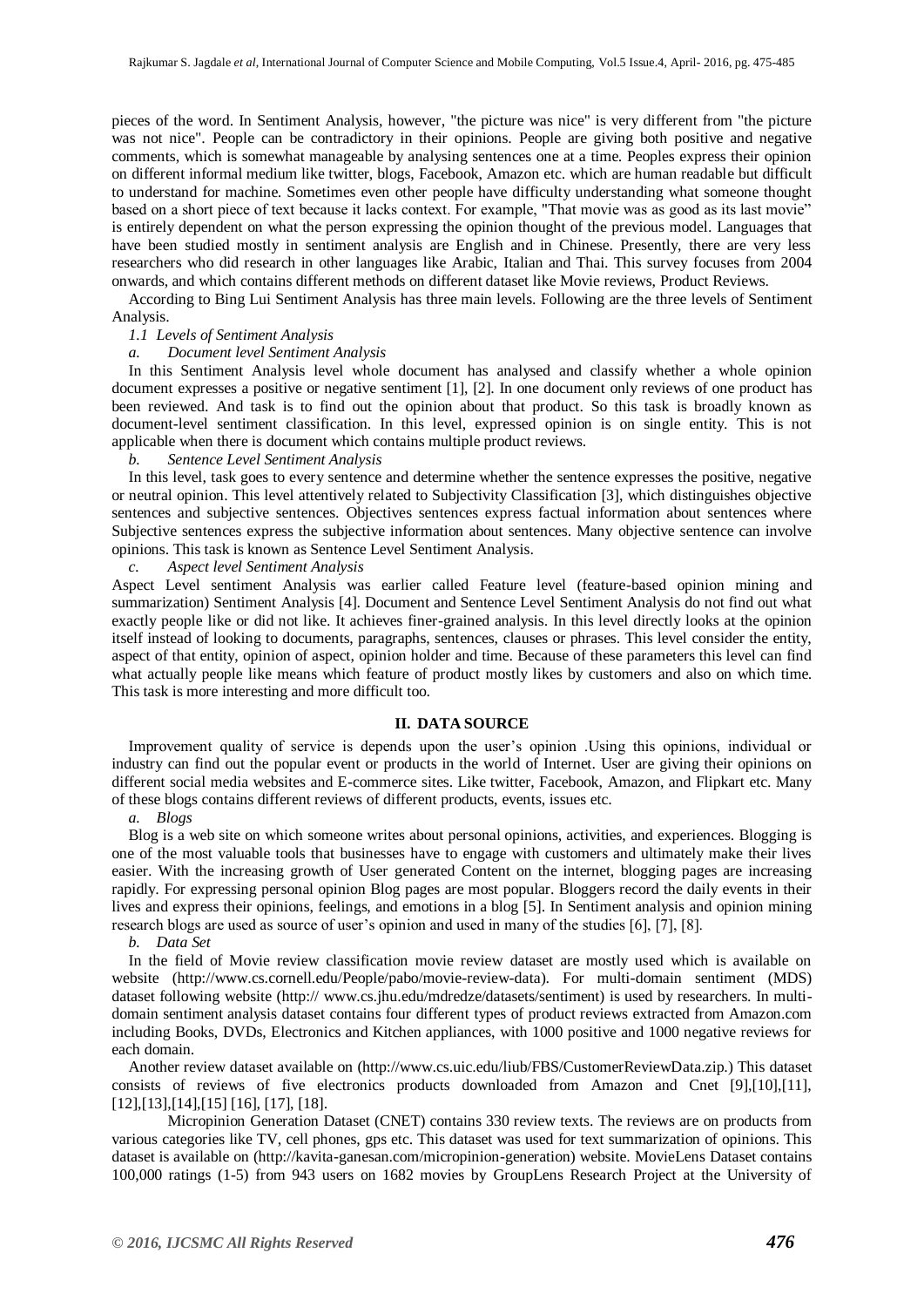Minnesota. Each user has rated at least 20 movies. This dataset is available on http://grouplens.org/datasets/movielens/ website. Restaurant Review Dataset contains a total 52077 reviews. The fields contain rating information, review counts, percent and cuisine type which is available on (http://www.cs.cmu.edu/~mehrbod/RR/) website. SNAP Review Dataset contains a 34,686,770 Amazon user reviews from 6,643,669 users. This dataset was initially used for recommendation systems which is available on (http://snap.stanford.edu/data/web-Amazon.html) website.

*c. Review sites*

Opinion can be an important factor in making a purchasing decision for any user. A large and unstructured data is a growing body of user-generated reviews is available on the Internet. Products reviews or Movie reviews are based on opinions expressed in much unstructured format. Reviewers data for research is mostly crawled from different social media website or e-commerce websites like www.amazon.com (product reviews), www.yelp.com (restaurant reviews), www.CNET download.com (product reviews) and www.reviewcentre.com, which hosts millions of product reviews by consumers. Other than these there are different professional review sites such as www.dpreview.com , www.zdnet.com and consumer opinion sites on broad topics and products such as www .consumerreview.com, www.epinions.com, www.bizrate.com [19],[9],[20],[21].

*d. Micro-blogging*

Twitter is a popular microblogging service where users create status messages called "tweets". These tweets contains user's opinion, thoughts on different topics. Tweets are sometime used in classifying the sentiment about particular topic or review of products. Some Mobile reviews found on twitter.

#### **III.RELATED WORK**

In [1] work is related to document level sentiment analysis on movie review dataset. They applied different machine learning techniques i.e. (Naive Bayes, maximum entropy classification, and support vector machines). Dataset for this research is from IMDB website. They selected only reviews where the author rating was expressed either with stars or some numerical value. Features they have taken are unigrams, unigrams+bigrams, bigrams, unigrams+POS, adjectives, top 2633 unigrams, unigrams+position. Results got quite good in comparison to the human generated baselines. SVM works best as compare to other classifiers.

In [2] present a simple unsupervised learning algorithm for classifying a review as recommended or not recommended. Average Semantic orientation of the phrases in the review that contain adjectives or adverbs is used for classifying the reviews. This paper works on document level Sentiment Analysis. Point wise Mutual Information (PMI) is used calculate semantic orientation of phrase and the word. They took reviews from Epinions for different domains (Automobiles, Banks, Movies, and Travel Destinations). They got accuracy ranges from 84% for automobile reviews to 66% for movie reviews.

In [22] they have developed an algorithm for predicting semantic orientation. Algorithm designed for isolated adjectives, rather than phrases containing adjectives or adverbs. They used four step supervised learning algorithm to infer the semantic orientation of adjectives from constraints on conjunctions. In that they got accuracy for classification of adjectives ranging from 78 % to 92 % depending on amount of training data.

In [23] they developed such system that generates sentiment timelines. It tracks online discussions on movies and generate plot which contains number of positive sentiment and negative sentiment messages over time. They used specific domain lexicons for movies. It is used instead of a hand-built lexicon. This work is used in automatic review rating, tracking advertising campaigns, tracking public opinion for politicians, tracking financial opinions by stock traders, tracking entertainment and technology trends by trend analysers.

In [24] it is concerned with subjectivity tagging. They evaluated objectively present factual information. This paper identifies strong clues of subjectivity using the results of a method for clustering words according to distributional similarity. In 10-fold cross validation results, features based on both similarity clusters and the lexical semantic features are shown to have higher precision than features based on each alone.

In [25] classify a document's polarity on a multi-way scale and expanded the task of classifying a movie review as either positive or negative to predicting star ratings on either 3 or 4 star scale. They checked human performance at the task. Applied algorithm is Meta algorithm, Based on a metric labelling. This Meta algorithm can give best performance over both multi-class and regression versions of SVMs when we employ a novel similarity measure appropriate to the problem. They used movie review Dataset.

In [4] they determined the opinions or sentiments expressed on different features or aspects of entities, e.g., of a cell phone, a digital camera, or a bank. They analyses the different aspect of different entities. This paper performed three tasks i.e. (1) mining product features that have been commented on by customers (2) identifying opinion sentences in each review and deciding whether each opinion sentence is positive or negative; (3) summarizing the results. In their proposed technique they did POS tagging, Frequent Features Identification, Opinion Words Extraction, and Orientation Identification for Opinion Words, Infrequent Feature Identification, Predicting the Orientations of Opinion Sentences and Summary Generation. They got the results of opinion sentence extraction and sentence orientation prediction i.e. For Opinion sentence extraction for five products average Precision and recall is 0.64 % and 0.69 % respectively. They got Sentence Orientation accuracy 0.84 %.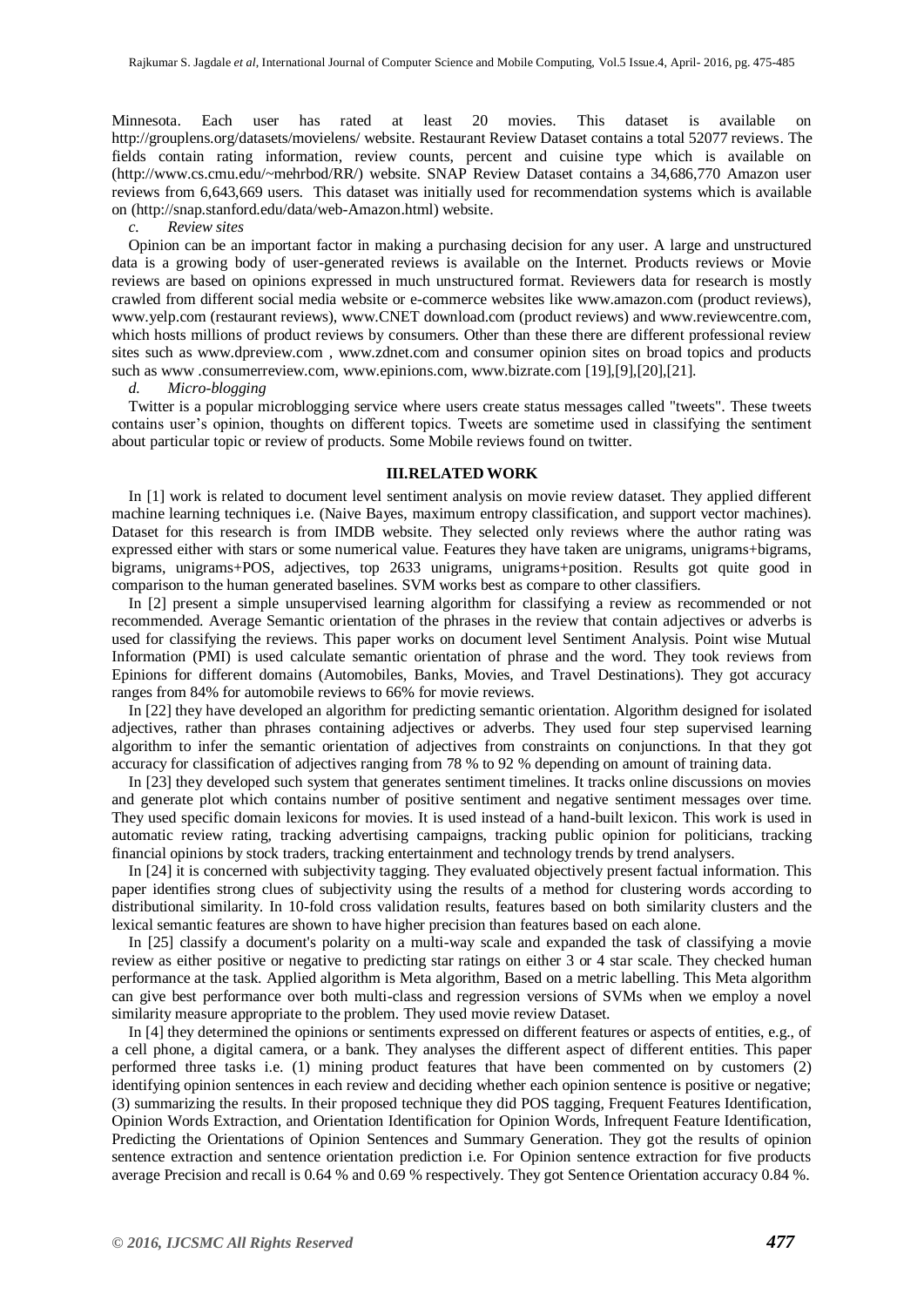In [26] Sentiment model has proposed to predict sales performance by taking information from blogs and formulated as a two-class classification problem. They also collect for each movie one month"s Box office data (daily gross revenue) from the IMDB web- site. In it they proposed PLSA for sentiment mining. They proposed ARSA: A SENTIMENT-AWARE MODEL to provide product sales predications based on the sentiment information captured from blogs.

*3.1 Sentiment Analysis Process*

Sentiment Analysis is classified into two main approaches i.e. Supervised Learning Approach and Unsupervised Approach. In Sentiment Analysis Process Following Steps are necessary.



Figure 1. Sentiment Analysis Process

## *a. Collection of User's Reviews*

Reviews are necessary for doing the Sentiment Analysis Task. For the Collection of reviews there are different techniques which are used in this survey. Products reviews are collected from different E-commerce website like Amazon.com, Epinion.com and Cnet etc. and Movie reviews are collected from IMDB and other websites. The reviews can be a structured, semi-structured and unstructured type. Sentiment Analysis research, there are open source framework where researcher can get their data for the research purpose. R [27] is one of the programming language and software environment for statistical computing and graphics supported by the R Foundation for Statistical Computing. By installing required packages and authentication process of social website, to crawl the reviews from that site is easy task. Once we have our text data with us then we can use that data for Pre-processing purpose.

#### *b. Pre-Processing*

Data pre-processing is done to remove the incomplete noisy and inconsistent data. Data must be preprocessed before using in feature selection task. In pre-processing following are some tasks:

- Removing URLs, Special characters, Numbers, Punctuations etc.
- Removing Stopwords
- Removal of Retweets (in case of twitter dataset)
- **Stemming**
- **Tokenization**
- *c. Feature Selection*

Feature selection from pre-processed text is the difficult task in sentiment analysis. The main goal of the feature selection is to decrease the dimensionality of the feature space and thus computational cost. Feature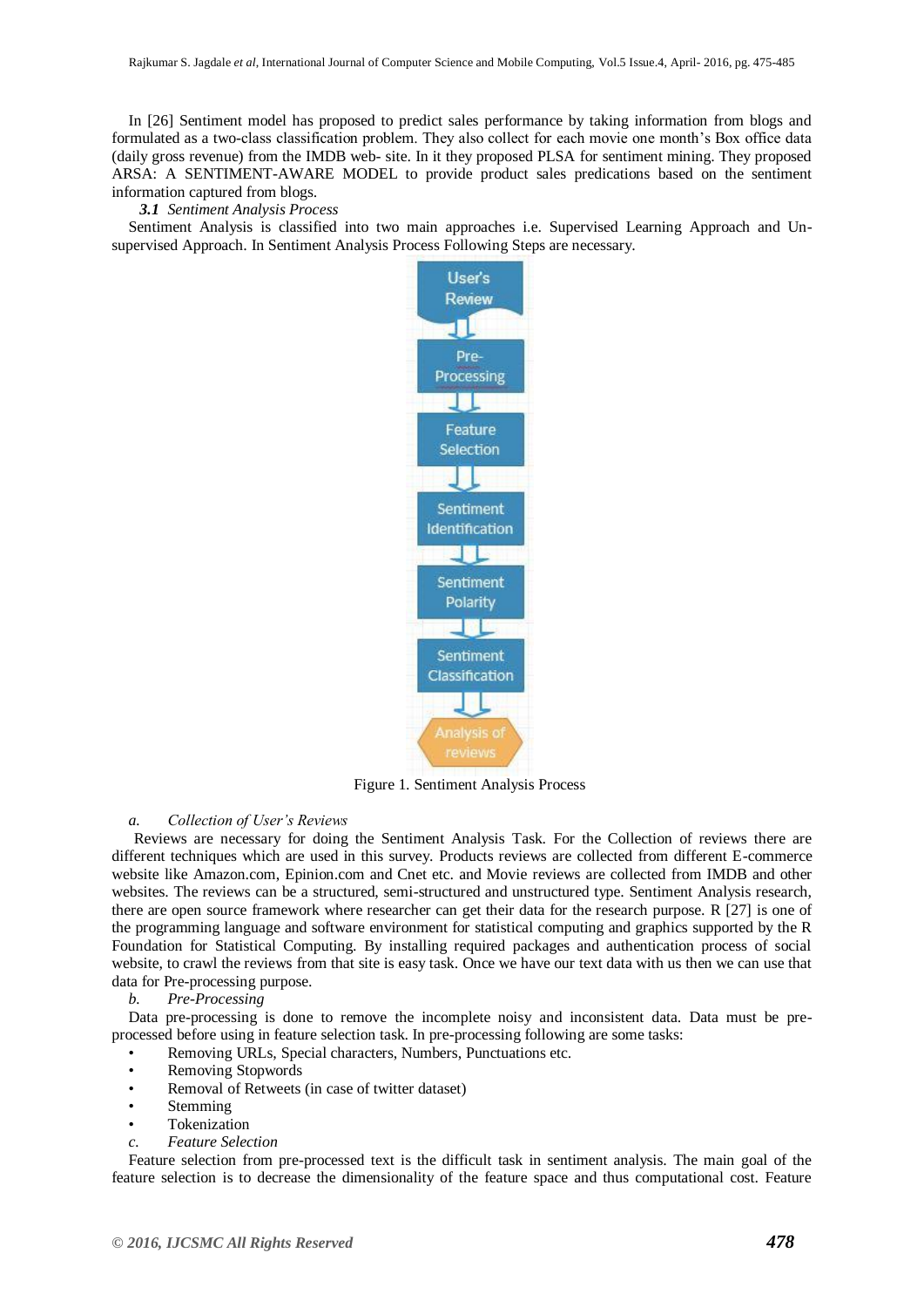selection will reduce the overfitting of the learning scheme to the training data. In [1] different machine learning algorithms were analysed on a movie review dataset with different feature selection techniques features are usually unigrams, biagrams and ngrams. POS tagging is used in feature selection techniques.

*d. Sentiment Word Identification*

Sentiment word identification is a fundamental work in numerous applications of sentiment analysis and opinion mining, such as review mining, opinion holder finding, and review classification. Sentiment words can be classified into positive, negative and neutral words.

*e. Sentiment Polarity Identification*

The basic task in SA is classifying the polarity of a given text at the document, sentence, or feature. The polarity is in three category i.e. Positive, Negative and Neutral. Polarity identification is done by using different lexicons e.g. Bing Lui sentiment lexicon, SentiWordNet etc. which help to calculate sentiment score, sentiment strength etc.

#### *f. Sentiment Classification*

Sentiment classification of movie review dataset and product review dataset is done using supervised machine learning approaches like naïve Bayes, SVM, Maximum Entropy etc. Accuracy is depends on which dataset is used for which classification methods. In the case of Supervised machine learning approaches Training dataset is used to train the classification model which then help to classify the test data.

*g. Analysis of Reviews*

Finally Analysis of result is important to make decision to individual and industry. In case of movie reviews if more result is positive then user can decide to go that movie .Analysis is used in business intelligence.

*3.1 Sentiment Classification Approaches*



Figure 2: Sentiment Classification Approaches

There are two main approaches in sentiment analysis i.e. Supervised learning and Unsupervised Learning

Approach

## *3.2.1 Unsupervised Learning Approach*

This approach is used to classify the sentiment when we have training data and it can solve the problem of domain dependency and need to reduce the training data. Turney [2] used two seed words (poor and excellent) to calculate the semantic orientation of the phrase. Point wise mutual information has been used to find out association of seed words with their phrase. Sentiment of document is calculated as the average semantic orientation of all such phrases. This approach got 66% accuracy for the movie review dataset at document level.

## *A) Lexicon based Methods*

Lexicon-based approaches for sentiment classification are based on the insight that the polarity of a piece of text can be obtained on the ground of the polarity of the words which compose it. [28] In this methods lexical resources which are concerned with mapping words to a categorical (Positive, Negative, Neutral) or numeric score calculated by the algorithm to get the overall sentiment of that text. Following are some lexical resources:

#### *a. SentiWordNet*

SentiWordNet [29] is a lexical resource used in the sentiment analysis applications. It gives an annotation based on three numerical sentiment scores (positivity, negativity, neutrality) for each WordNet synset [30]. It provides a synset-based sentiment representation, different senses of the same Term may have different sentiment scores. Word Sense Disambiguation (WSD) algorithm to identify the most promising meaning.

*b. WordNet-Affect*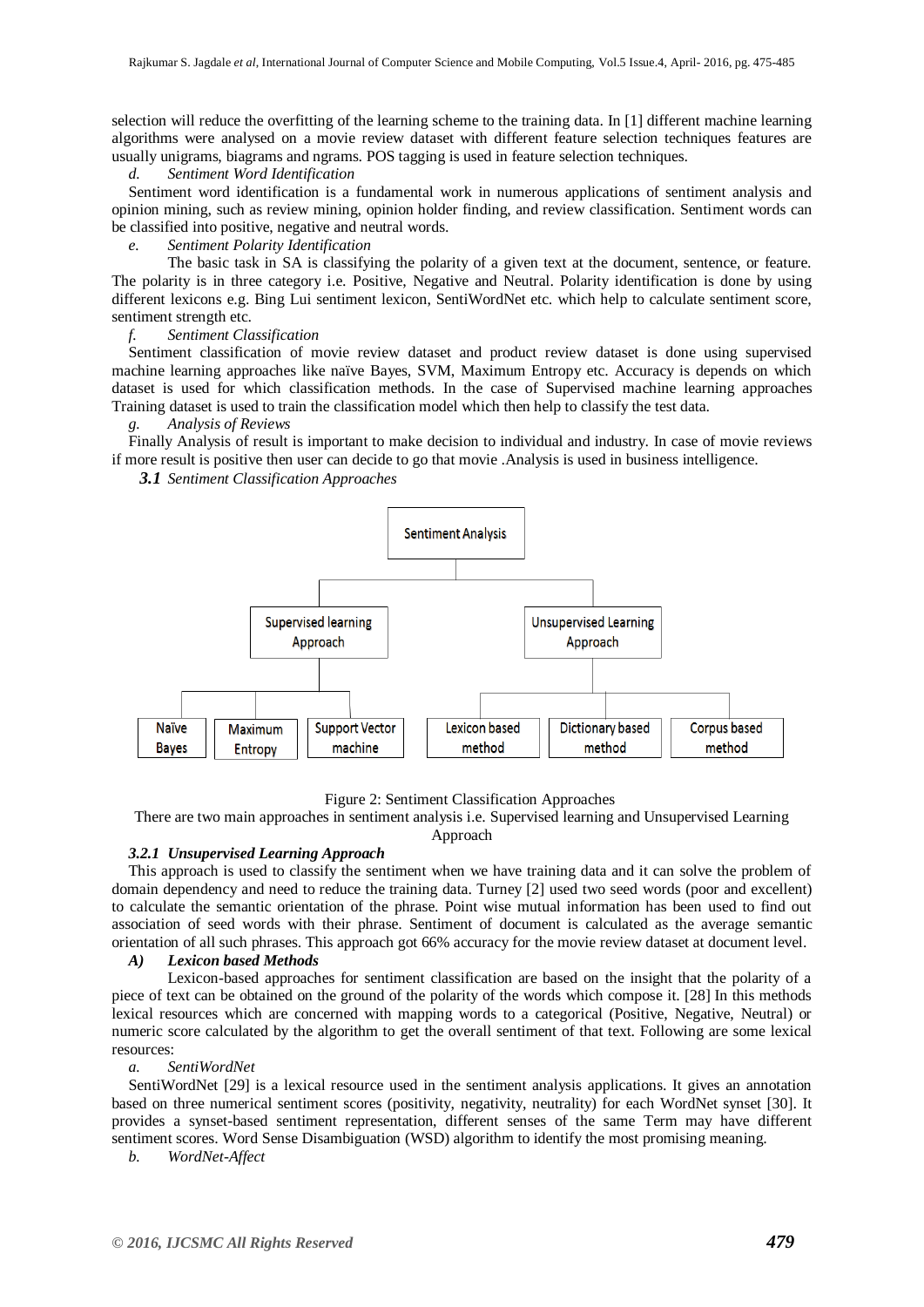WordNet-Affect [31] is a linguistic resource for a lexical representation of affective knowledge. It is an extension of WordNet which labels affective-related synsets with affective concepts defined as A-Labels (e.g. the term euphoria is labelled with the concept positive-emotion, the noun illness is labelled with physical state, and so on). The mapping is performed on the ground of a domain-independent hierarchy.

## *c. MPQA*

It [32] is related to subjectivity lexicons and provides lexicons of 8,222 terms labelled as subjective expressions which are gathered from different sources. This contains list of words along with their POS-tagging, labelled with polarity (positive, negative, neutral) and intensity (strong, weak).

*d. SenticNet*

This [33] lexical resource is used for concept-level sentiment analysis. It depends on Sentic Computing [34] which is multi-disciplinary paradigm for Sentiment Analysis. SenticNet is able to associate polarity and affective information also to complex concepts like accomplishing goal, celebrate special occasion and so on. It gives sentiment score in range between -1 and 1 for 14,000 common sense concepts.

## *e. Hu and Liu's lexicon*

This opinion lexicon contains a list of positive and negative words or sentiment words for English. This list was compiled for [4] paper which contains 2006 positive and 4783 negative sentiment words.

## *B) Dictionary Based Methods*

*f. WordNet*

WordNet [35] is a large lexical database of English. Nouns, verbs, adjectives and adverbs are grouped into sets of cognitive synonyms (synsets), each expressing a distinct concept. Synsets are interlinked by means of conceptual-semantic and lexical relations. WordNet superficially resembles a thesaurus, in that it groups words together based on their meanings. In [36] polarity of a word is determined by measuring its shortest distance to "good" and "bad". We extract the words that are contained by WordNet from our dictionary for comparison in our experiment.

## *g. General Inquirer*

The General Inquirer (GI) is an application in text analysis with one of the oldest manually constructed lexicons. The GI has been in development and refinement since 1966, and is designed as a tool for content analysis, a technique used by social scientists, political scientists, and psychologists for objectively identifying specified characteristics of messages [37]. The lexicon contains more than 11K words classified into one or more of 183 categories. In GI there are 1,915 words labelled Positive and the 2,291 words labelled as Negative. It is ideally used in several research to automatically determine sentiment properties of textual data.

*h. LIWC*

LIWC is [38] text analysis software designed for studying the various emotional, cognitive, structural, and process components present in text samples. LIWC uses a proprietary dictionary of almost 4,500 words organized into one (or more) of 76 categories, including 905 words in two categories especially related to sentiment analysis. First category is Positive Emotions (e.g. Love, nice, good, great) which are 406 in numbers and Negative Emotions (Hurt, ugly, sad, bad, worse) which are 499 in number.

## *i. AFINN*

AFINN [49] is a list of English words rated for valence with an integer between minus five (negative) and plus five (positive). The words have been manually labelled by Finn Årup Nielsen in 2009-2011. The file is tabseparated. In first version AFINN-96 1468 unique words and phrases on 1480 lines and in second updated version AFINN-111 2477 words and phrases are present.

## *C) Corpus Based Methods*

## *j. Darmstadt Service Review Corpus*

It consists of consumer reviews annotated with opinion related information at the sentence and expression levels. In [39] they gave Niek Sanders: He has constructed a Twitter Sentiment Corpus that "consists of 5513 hand-classified tweets.

| <b>Author &amp; Year</b>                 | <b>Dataset</b>               | <b>Features &amp;</b><br><b>Techniques</b>                    |                 | <b>Results</b>   |               |                 |
|------------------------------------------|------------------------------|---------------------------------------------------------------|-----------------|------------------|---------------|-----------------|
|                                          |                              |                                                               | <b>Accuracy</b> | <b>Precision</b> | <b>Recall</b> | <b>F1 Score</b> |
| Kaiquan<br>Xu(2011)[40]                  | Amazon<br>Reviews            | linguistic features,<br>Multiclass, SVM, CRF                  | 61.38           | 61.96            | 93.49         | 74.26           |
| Long<br>Sheng(2011)<br>[41]              | Movie Reviews                | PMI, SO-A, SO-<br>LSA, Back-<br>Propagation neural<br>network | 64              | 60               | 98            | 75              |
| Hanhoon<br>$\text{Kang}(2012)$<br>$[42]$ | Restaurant<br><b>Reviews</b> | Unigram, Bigram,<br><b>Improved Naïve</b><br>Bayes I and NB   | 81.4            | --               |               |                 |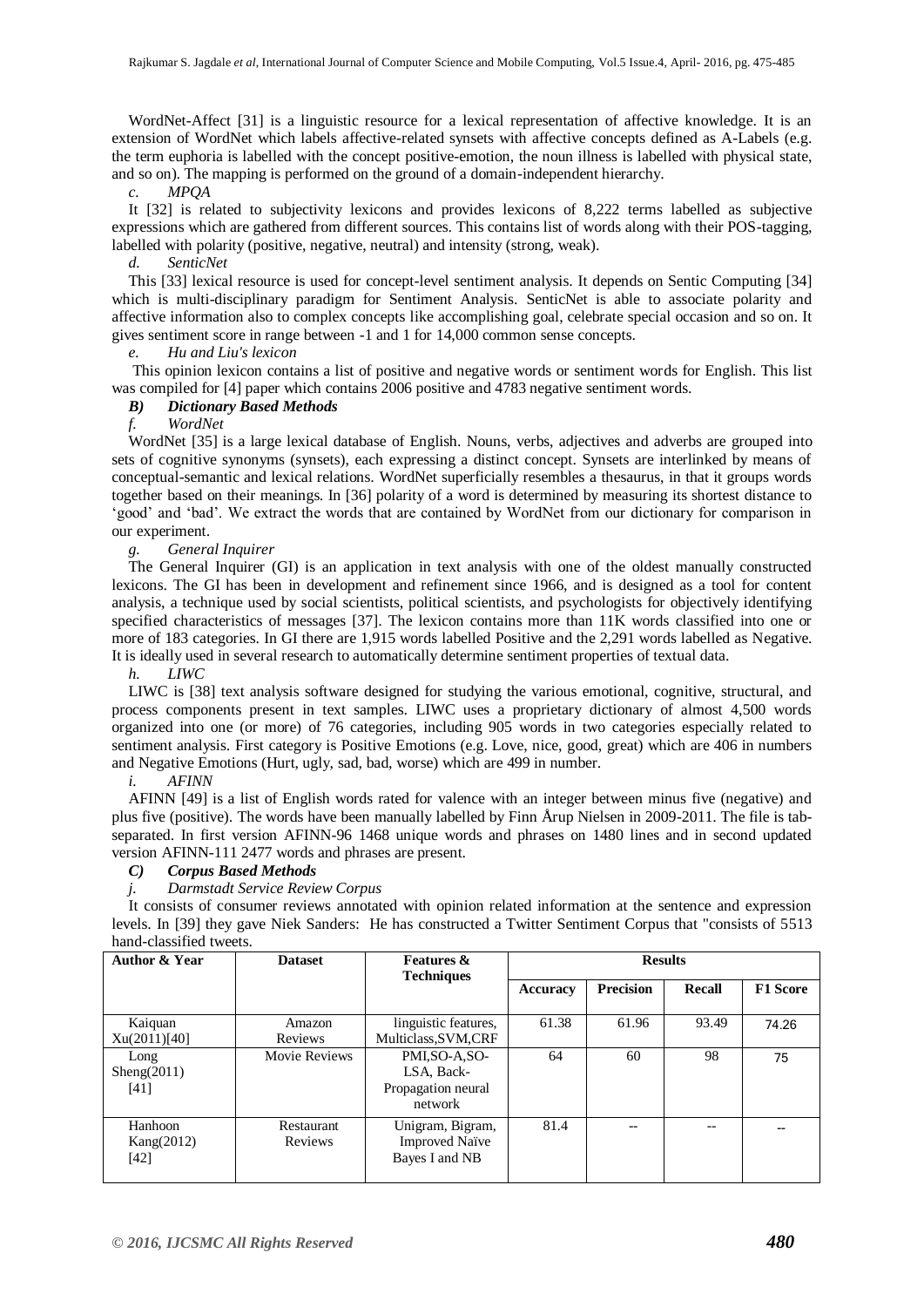| Lin Y, Zhang J | <b>Product Reviews</b> | PMI, Lexicons,       |          | 82.62 | 85.26 | 83.92      |
|----------------|------------------------|----------------------|----------|-------|-------|------------|
| (2012)         |                        | SVM, Unsupervised    |          |       |       |            |
| $[43]$         |                        | approach             |          |       |       |            |
| Federico Neri  | Facebook posts         | words, phrases,      |          | 93    | 87    |            |
| (2012)         | $Rain - the Italian$   | sentences, Bayesian  |          |       |       |            |
| $[44]$         | public broadcasting    | method,              |          |       |       |            |
|                | service                | K-Means              |          |       |       |            |
|                |                        |                      |          |       |       |            |
| Prashant       | <b>News</b>            | MPQA corpus,         | 71       | Pos-  | Pos-  | Pos-58.5   |
| Raina(2013)    | Articles.              | semantic parser,     |          | 46.3  | 79.3  | $Neg-65.8$ |
| [45]           |                        | Sentic Computing,    |          | Neg-  | Neg-  | Neu-79     |
|                |                        | ConceptNet and       |          | 61.6  | 70.5  |            |
|                |                        | <b>SenticNet</b>     |          | Neu-  | Neu-  |            |
|                |                        |                      |          | 90.9  | 69.8  |            |
| Seyed-Ali      | Twitter dataset        | Unigram feature,     | 89.      |       |       |            |
| Bahrainian     |                        | SVM, NB, MaxEnt      | 78       |       |       |            |
| (2013)         |                        | Hybrid               |          |       |       |            |
| $[46]$         |                        | Approach             |          |       |       |            |
| Emitza Guzman  | US.                    | Topics, N-top        |          | 91    | 73    |            |
| (2014)         | App Store and          | features, LDA, Topic |          |       |       |            |
| [47]           | Google Play.           | Model, lexical       |          |       |       |            |
|                |                        | sentiment analysis   |          |       |       |            |
| Geetika Gautam | Twitter dataset        | Unigram, Naïve       | NB-88.2  | --    |       |            |
| (2014)         |                        | Bayes, Maximum       | ME-83.8  |       |       |            |
| $[48]$         |                        | entropy , SVM,       | SVM-85.5 |       |       |            |
|                |                        | WordNet              | SA-89.9  |       |       |            |
|                |                        |                      |          |       |       |            |

Table 1. Summary of Some Research Article

## **IV.PROPOSED METHODOLOGY**

The methodology used for mining twitter dataset is shown in fig 3 and following steps are important in this methodology.

*a. Data Collection*

R is a programming language and software environment for statistical computing and graphics supported by the R Foundation for Statistical Computing [27]. R has different packages which helps to get the social media data like Twitter, Facebook and also different packages for pre-processing on text / numeric data and visualization of results i.e. tm, stringr, ggplot etc. TwitteR package is used to get tweets from twitter using twitter API.

## *b. Pre-Processing*

Pre-processing is very important in data mining and it effects on the accuracy of result. In Preprocessing tm package is used to get text from tweets and other pre-processing steps like Stopwords removal, removing spaces, punctuation, URLs and performing stemming (get the root of the words). After this step unstructured data represents in Term-Document Matrix.

## c. *Data Analysis*

From the above step we got TDM and using TDM, it is easy to find association rules, finding more frequent terms and performing sentiment analysis using the lexicon-based approach, which uses a set of positive and negative words. Using Scoring Function score of every tweet has been calculated using Bing Lui lexicons [4].

*d. Visualization of Result*

Wordcloud package in R helps to represent the word cloud which display most frequents terms from the text data. In this methodology it shows the frequency of the words in the customer's tweets.

## **V. EXPERIMENTS AND RESULT**

The experiments having collection of different hashtag (#) tweets. TwitteR package used to access the live tweets from twitter. ROAuth, TwitteR, Rcurl etc. packages enables authentication and access to twitter messages by using keyword search queries [27].

| Topic name            | No.of         | Period                |
|-----------------------|---------------|-----------------------|
|                       | <b>Tweets</b> |                       |
| #Budget2016           | 10000         | 29 Feb 2016           |
| #RailBudget2016       | 10000         | 25 Feb 2016           |
| #Freedom251           | 10000         | 18 Feb 2016           |
| #MakeInIndia          | 10000         | 23 Feb $-29$ Feb 2016 |
| $\text{\#Oscars}2016$ | 10000         | 29 Feb 2016           |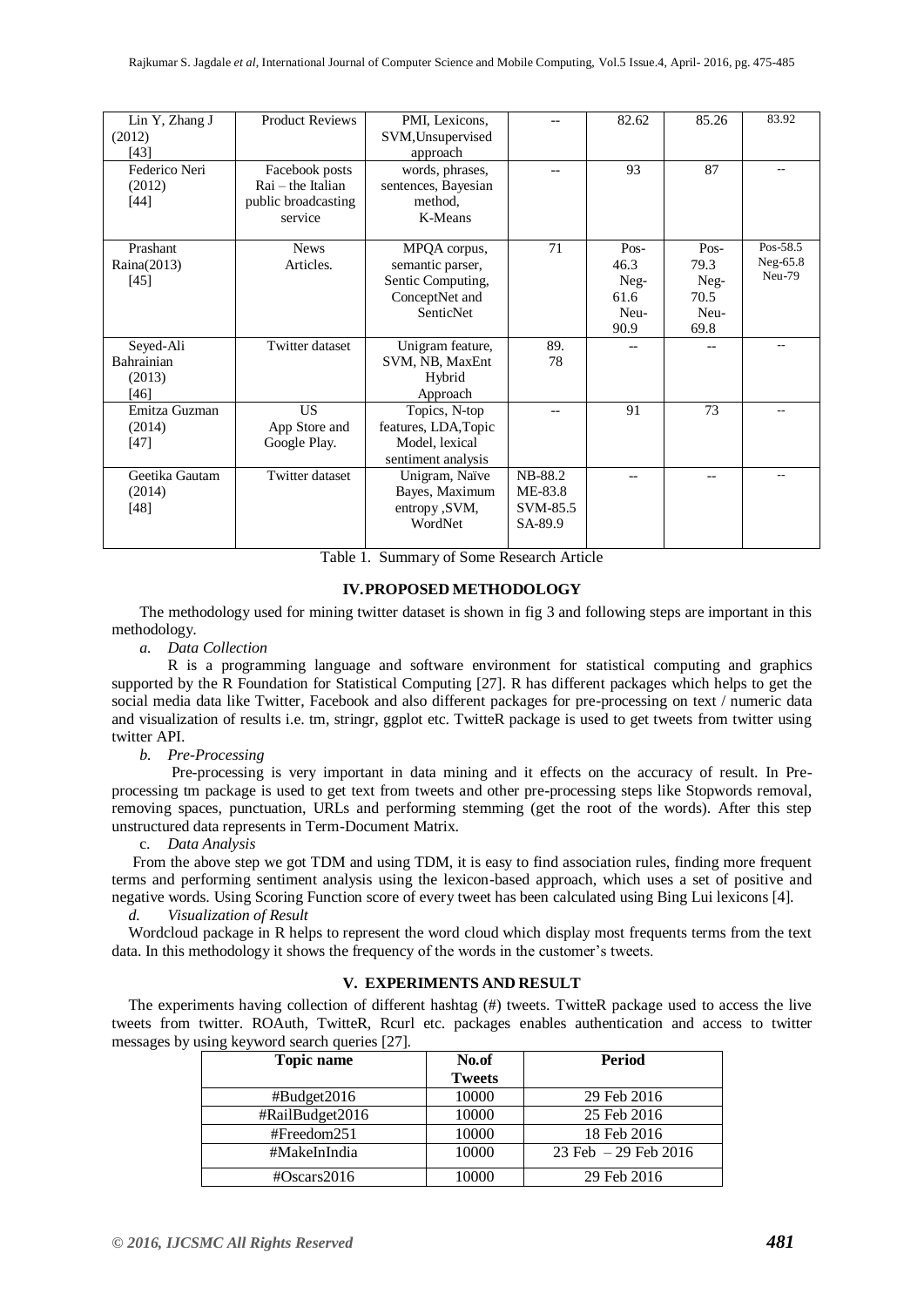| #startup                | 10000 | $28$ Feb $-29$ Feb $2016$  |
|-------------------------|-------|----------------------------|
| #InternationalWomensDay | 25000 | 08 Mar 2016                |
| #AsiaCupT20Final        | 20000 | 07 Mar 2016                |
| #IndysPak               | 30000 | $20$ Mar $-21$ Mar $2016$  |
| #ProKabaddi             | 5756  | $28$ Feb $-$ 06 Mar $2016$ |

Table 2.Twitter Dataset Used for Experimental Work

It used Unsupervised Learning approaches which contains lexicons in this methodology. Tweet has been accessed over time with different topics. Related to sentiment analysis and opinion mining for in this methodology lexicon based methods has been used. Fig 1 shows the Wordcloud of #MakeInIndia topic. For calculating score of each tweet we need the opinion lexicons and scoring function. Working of scoring function is as follows:

Sentiment Score =  $\Sigma$  positive words –  $\Sigma$  Negative words (Equation 1)

Score will be positive if the number of positive words are greater than number of negative words which called as positive polarity. Score will be negative if the number of negative words are greater than number of positive words which called as negative polarity. Score will be neutral if the number of positive and negative words are same or is no existence of any opinion words in the text.

Result of sentiment analysis are shown in Table 3 showing the distribution of positive, negative and neutral tweets of every topic. Wordcloud has been plotted of only one topic which is in fig 1. And Fig 2 shows the chart of table 3 which indicate the how polarity varies with different events on twitter dataset.

| <b>Topic Name</b>       | <b>Positive tweets</b> | <b>Negative Tweets</b> | <b>Neutral Tweets</b> |  |
|-------------------------|------------------------|------------------------|-----------------------|--|
| #Budget2016             | 3507                   | 1555                   | 4938                  |  |
| #RailBudget2016         | 3703                   | 969                    | 5328                  |  |
| #Freedom251             | 7564                   | 581                    | 1855                  |  |
| #MakeInIndia            | 3052                   | 1012                   | 5936                  |  |
| $\text{\#Oscars}2016$   | 5539                   | 694                    | 3767                  |  |
| #startup                | 3907                   | 799                    | 5294                  |  |
| #InternationalWomensDay | 15600                  | 1724                   | 7676                  |  |
| #AsiaCupT20Final        | 9742                   | 2143                   | 8115                  |  |
| #IndvsPak               | 16590                  | 2606                   | 10804                 |  |
| #ProKabaddi             | 3328                   | 224                    | 2204                  |  |

Table 3. Result of Polarity of Twitter Dataset



Fig1 Wordcloud of #MakeInIndia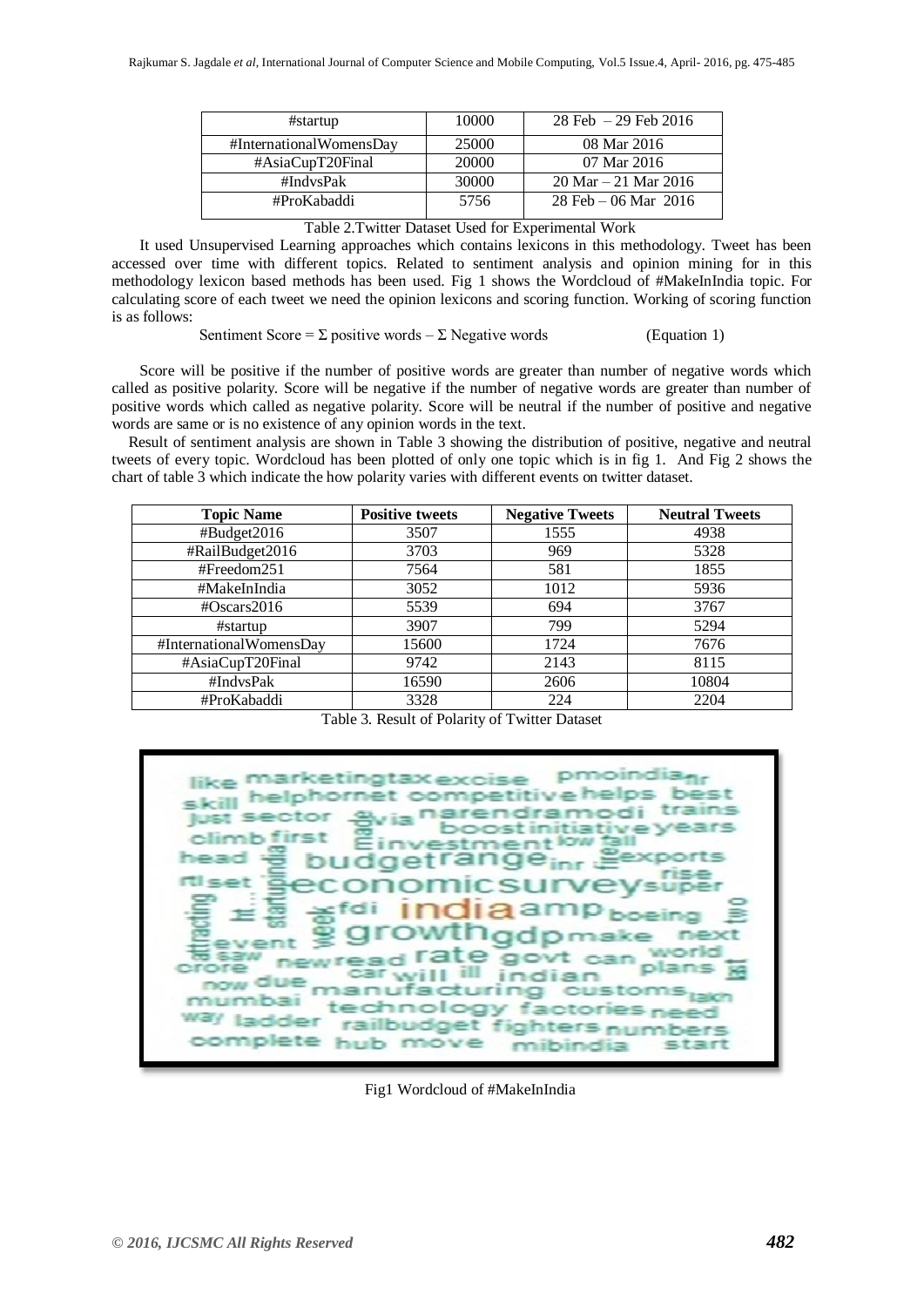

Fig 2 No. of Positive, Negative and Negative Tweets vs. #Hashtag

#### **VI.CONCLUSION AND FUTURE WORK**

In this proposed work, we used Twitter API using R tool which is open source. Tweets from twitter has been collected and gives to pre-processing task in that tool. R open source tool is used in text mining and also to crawl streaming data from social media like twitter and Facebook etc. Movie reviews data also pre-processed in R tool for sentiment analysis and opinion mining. As explained in section 3, there are different supervised and unsupervised approaches and different lexicons, dictionaries and corpus based methods which are very helpful in Sentiment Analysis. Different dataset are available for movie review, product review, Epinions dataset etc. In this method sentiment score has been calculated and counted number of positive, negative and neutral tweets for given #Hashtag and can predict the public opinion of particular event. As per above analysis of different #Hashtags tweets for sentiment analysis, individual and industry can find the public opinion behind that event. Table of summary shows the used methods and dataset for particular research group. Bing Lui lexicons are used to calculate sentiment score. Fig 1 shows the Wordcloud which display frequent word of event on plot and highlight that terms which helps easily on which users has given tress.

Future work about product review sentiment analysis is find out aspects and their polarity of the product which helps for consumer to take decision to buy online products on e-commerce site. Aspect level sentiment analysis gives detail information about that product and about movie review, director of that movie should know what exactly user know from particular movie which is possible in aspect based sentiment analysis. In Hotel reviews same like movie, hotel owner should know what items people like from their hotel and what other items need for customers.

#### **ACKNOWLEDGEMENT**

The author would like to thank the Head, Dept. of Computer Science and IT, Dr. Babasaheb Ambedkar Marathwada University, Aurangabad for providing experimental facility to carry out the above work. The author acknowledges the Department of Science and Technology (DST), New Delhi, India for providing financial assistance in the form of DST INSPIRE JRF during the research. One of the author thanks to UGC New Delhi, India for providing financial assistance in the form of RJNF-SRF to carry out this work.

#### **REFERENCES**

- [1] Pang, Bo; Lee, Lillian; Vaithyanathan, Shivakumar (2002). "Thumbs up? Sentiment Classification using Machine Learning Techniques". Proceedings of the Conference on Empirical Methods in Natural Language Processing (EMNLP). pp. 79–86.
- [2] Turney, Peter (2002). "Thumbs Up or Thumbs Down? Semantic Orientation Applied to Unsupervised Classification of Reviews". Proceedings of the Association for Computational Linguistics. pp. 417–424.
- [3] Wiebe, Janyce, Rebecca F. Bruce, and Thomas P. O'Hara. *Development and use of a gold-standard data set for subjectivity classifications*. In *Proceedings of the Association for Computational Linguistics (ACL-1999)*. 1999.
- [4] Hu, Minqing and Bing Liu. *Mining and summarizing customer reviews*. In *Proceedings of ACM SIGKDD*  International Conference on Knowledge Discovery and Data Mining (KDD-2004). 2004.
- [5] Chau, M., & Xu, J. (2007). Mining communities and their relationships in blogs: A study of online hate groups. International Journal of Human – Computer Studies, 65(1), 57–70.
- [6] Martin, J. (2005). Blogging for dollars. Fortune Small Business, 15(10), 88–92.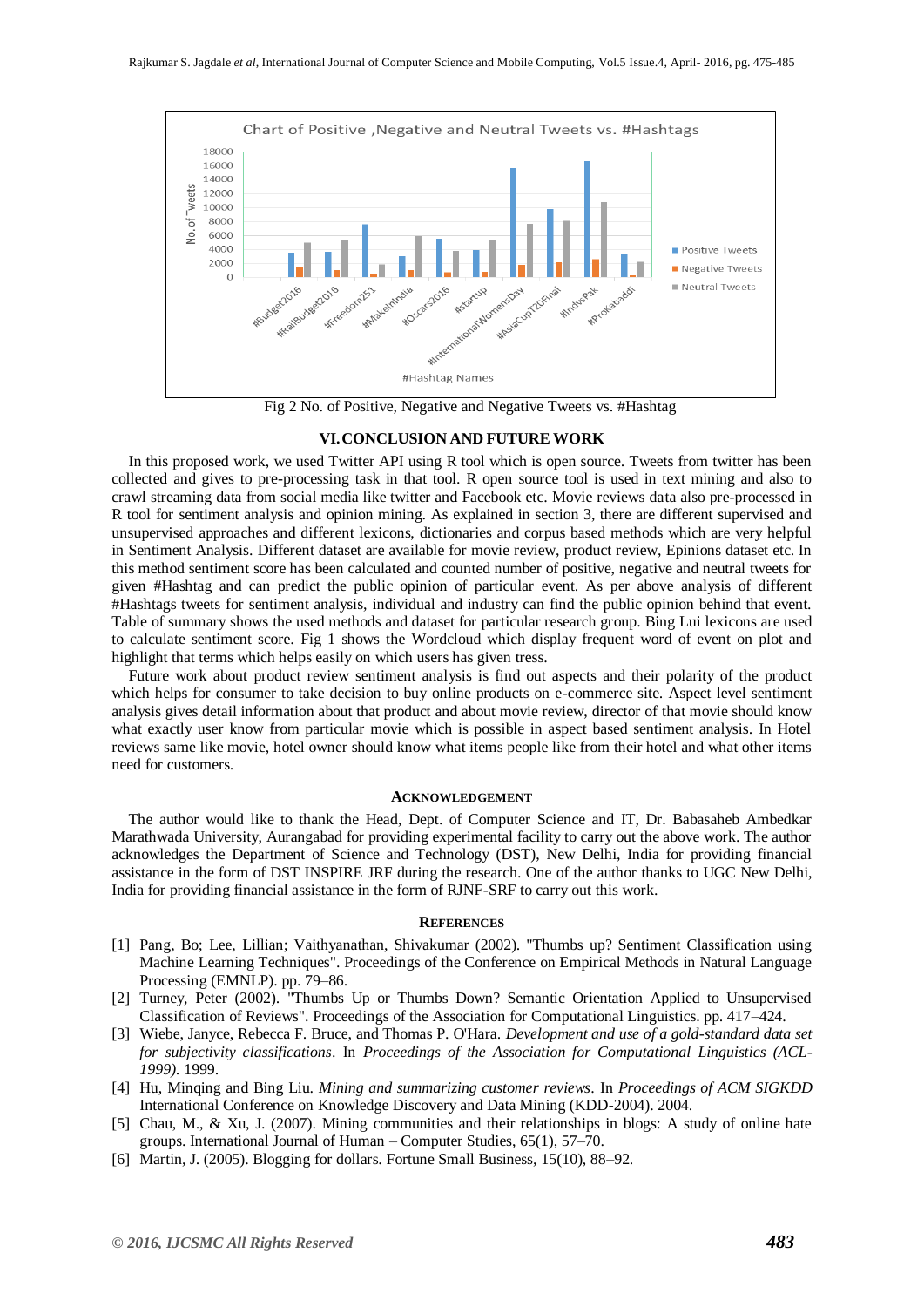- [7] Godbole, N.; Srinivasaiah, M. & Skiena, S. (2007), Large-Scale Sentiment Analysis for News and Blogs, in 'Proceedings of the International Conference on Weblogs and Social media (ICWSM)'.
- [8] H. Tang, S. Tan, and X. Cheng. A Survey on Sentiment Detection of Reviews. Expert Systems with Applications. Elsevier. 2009, doi:10.1016/j.eswa.2009.02.063.
- [9] Hu, and Liu, "Opinion extraction and summarization on the web", AAAI. (2006), pp. 1621-1624.
- [10] Long-Sheng Chen, Cheng-Hsiang Liu, Hui-Ju Chiu, "A neural network based approach for sentiment classification in the blogosphere", Journal of Informetrics 5 (2011) 313–322.
- [11] ZHU Jian , XU Chen, WANG Han-shi, " Sentiment classification using the theory of ANNs", The Journal of China Universities of Posts and Telecommunications, July 2010, 17(Suppl.): 58–62 .
- [12]Bo Pang, Lillian Lee.A Sentimental Education: Sentiment Analysis Using Subjectivity. Proceedings of ACL, pp. 271--278, 2004
- [13] Bai, R. Padman, "Markov blankets and meta-heuristic search: Sentiment extraction from unstructured text," Lecture Notes in Computer Science, vol. 3932, pp. 167–187, 2006.
- [14] Kennedy and D. Inkpen, "Sentiment classification of movie reviews using contextual valence shifters," Computational Intelligence, vol. 22, pp. 110–125, 2006.
- [15] Zhou, L. and P. Chaovalit (2008), Ontology-supported Polarity Mining, Journal of the American Society for Information Science and Technology, 59(1), 1-13.
- [16] Yulan He,"Learning sentiment classification model from labeled features. "Proceedings of the 19th {ACM} Conference on Information and Knowledge Management, {CIKM} 2010, Toronto, Ontario, Canada, October 26-30, 2010.
- [17]Rudy Prabowo, Mike Thelwall, "Sentiment analysis: A combined approach." Journal of Informetrics 3 (2009) 143–157.
- [18] Rui Xia, Chengqing Zong, Shoushan Li, "Ensemble of feature sets and classification algorithms for sentiment classification", Information Sciences 181 (2011) 1138–1152.
- [19] Popescu, A. M., Etzioni, O.: Extracting Product Features and Opinions from Reviews, In Proc. Conf. Human Language Technology and Empirical Methods in Natural Language Processing, Vancouver, British Columbia, 2005, 339–346.
- [20] Qingliang Miao, Qiudan Li, Ruwei Dai, "AMAZING: A sentiment mining and retrieval system", Expert Systems with Applications 36 (2009) 7192–7198.
- [21]Xing Fang and Justin Zhan."Sentiment analysis using product review data". Journal of Big Data 2015. DOI: 10.1186/s40537-015-0015-2
- [22] Hatzivassiloglou, V., & McKeown, K.R. 1997. Predicting the semantic orientation of adjectives. Proceedings of the 35th Annual Meeting of the ACL and the 8th Conference of the European Chapter of the ACL (pp. 174-181). New Brunswick, NJ: ACL.
- [23]Tong, R.M. 2001. An operational system for detecting and tracking opinions in on-line discussions. Working Notes of the ACM SIGIR 2001 Workshop on Operational Text Classification (pp. 1-6). New York, NY: ACM.
- [24] Wiebe, J.M. 2000. Learning subjective adjectives from corpora. Proceedings of the 17th National Conference on Artificial Intelligence. Menlo Park, CA: AAAI Press.
- [25] Pang, Bo; Lee, Lillian (2005). "Seeing stars: Exploiting class relationships for sentiment categorization with respect to rating scales". Proceedings of the Association for Computational Linguistics (ACL). pp. 115–124.
- [26]Yang Liu, Xiangji Huang, Aijun An, Xiaohui Yu (2007). "ARSA: A Sentiment-Aware Model for Predicting Sales Performance Using Blogs" SIGIR"07, July 23–27, 2007, Amsterdam, The Netherlands.
- [27]R Core Team (2015). R: A language and environment for statistical computing. R Foundation for Statistical Computing, Vienna, Austria. URL https://www.R-project.org/.
- [28]Cataldo Musto, Giovanni Semeraro, Marco Polignano."A comparison of Lexicon-based approaches for Sentiment Analysis of microblog posts".8th International Workshop on Information Filtering and Retrieval Pisa (Italy) December 10, 2014
- [29]Andrea Esuli Baccianella, Stefano and Fabrizio Sebastiani. SentiWordNet 3.0: An enhanced lexical resource for sentiment analysis and opinion mining. In Proceedings of LREC, volume 10, pages 2200-2204, 2010.
- [30] George A Miller. WordNet: a lexical database for English. Communications of the ACM, 38(11):39{41, 1995.
- [31]Carlo Strapparava and Alessandro Valitutti. Wordnet affect: an affective extension of wordnet. In LREC, volume 4, pages 1083{1086, 2004.
- [32]Janyce Wiebe, Theresa Wilson, and Claire Cardie. Annotating expressions of opinions and emotions in language. Language resources and evaluation, 39(2-3):165-210, 2005.
- [33]Erik Cambria, Daniel Olsher, and Dheeraj Rajagopal. SenticNet 3: a common and common-sense knowledge base for cognition-driven sentiment analysis. AAAI, Quebec City, pages 1515{1521, 2014.